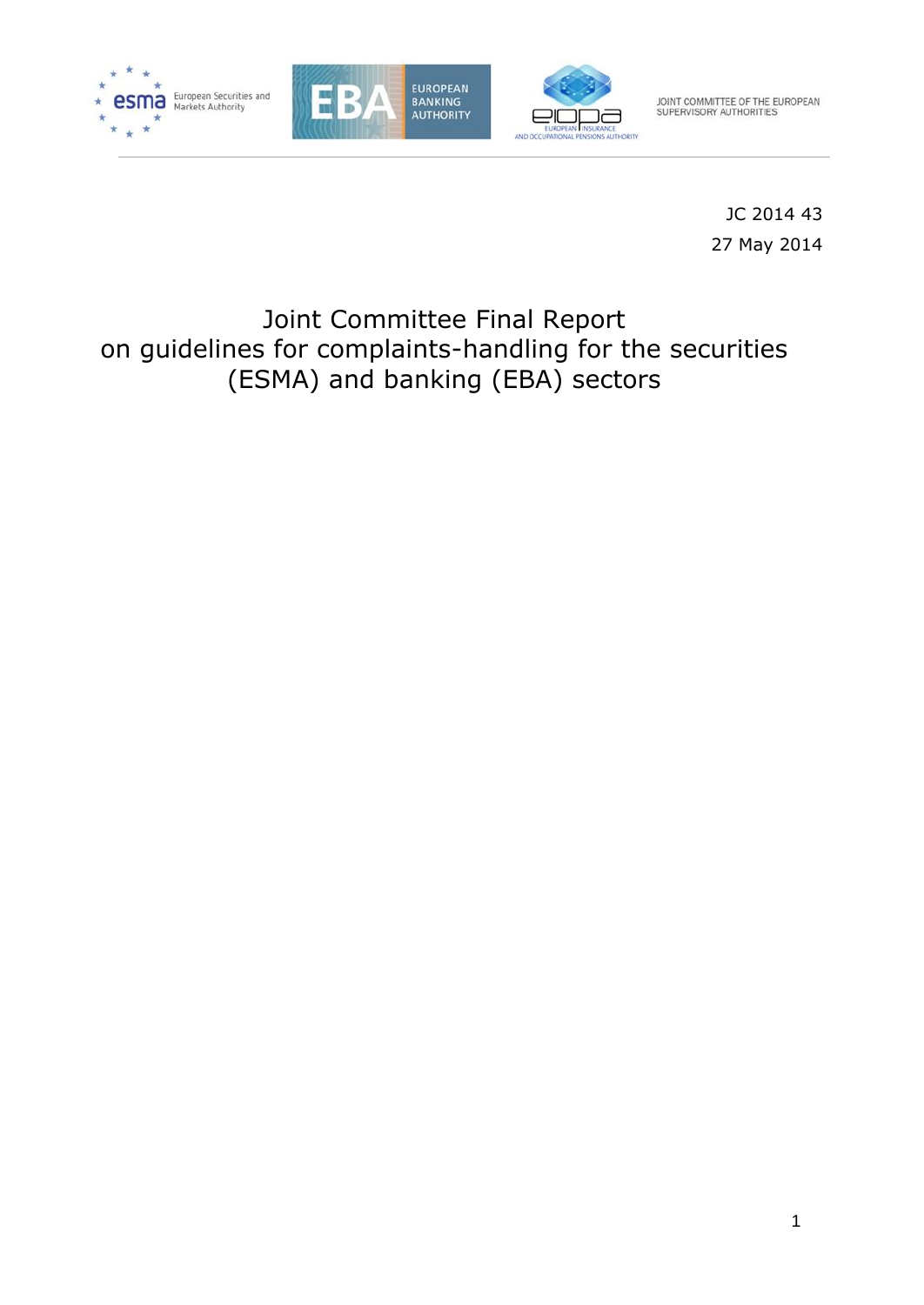# **Contents**

| Annex 1 - Guidelines on complaints-handling for the securities (ESMA) and |
|---------------------------------------------------------------------------|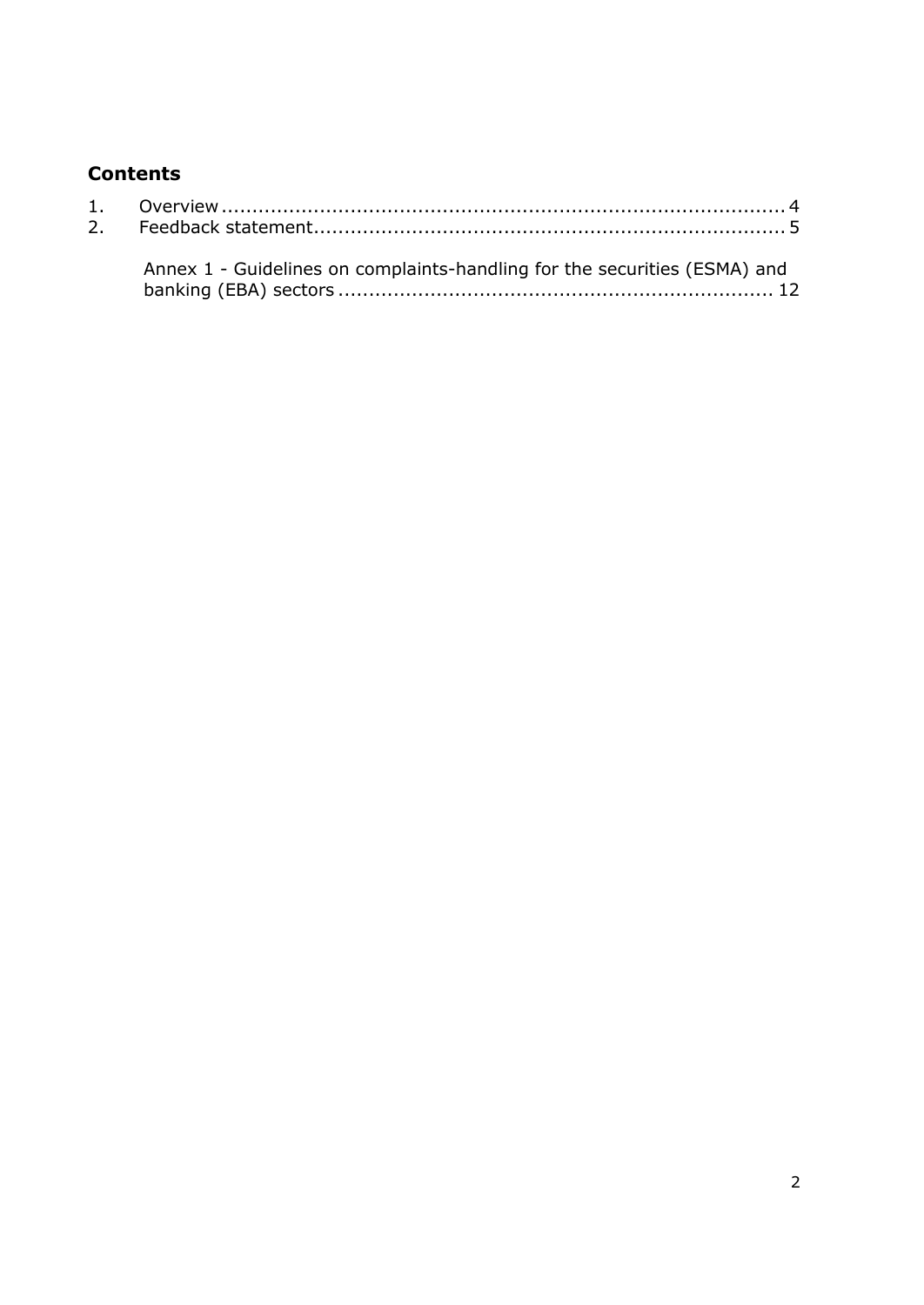# **Acronyms**

- AIFM Alternative Investment Fund Manager
- AIFMD Alternative Investment Fund Manager Directive
- CRD Capital Requirements Directive
- CRR Capital Requirements Regulation
- EBA European Banking Authority
- EEA European Economic Area
- EIOPA European Insurance and Occupational Pensions Authority
- EMD E-Money Directive
- ESMA European Securities and Markets Authority
- EU European Union
- MiFID Markets in Financial Instruments Directive
- PSD Payment Services Directive
- UCITS Undertakings for collective investment in transferable securities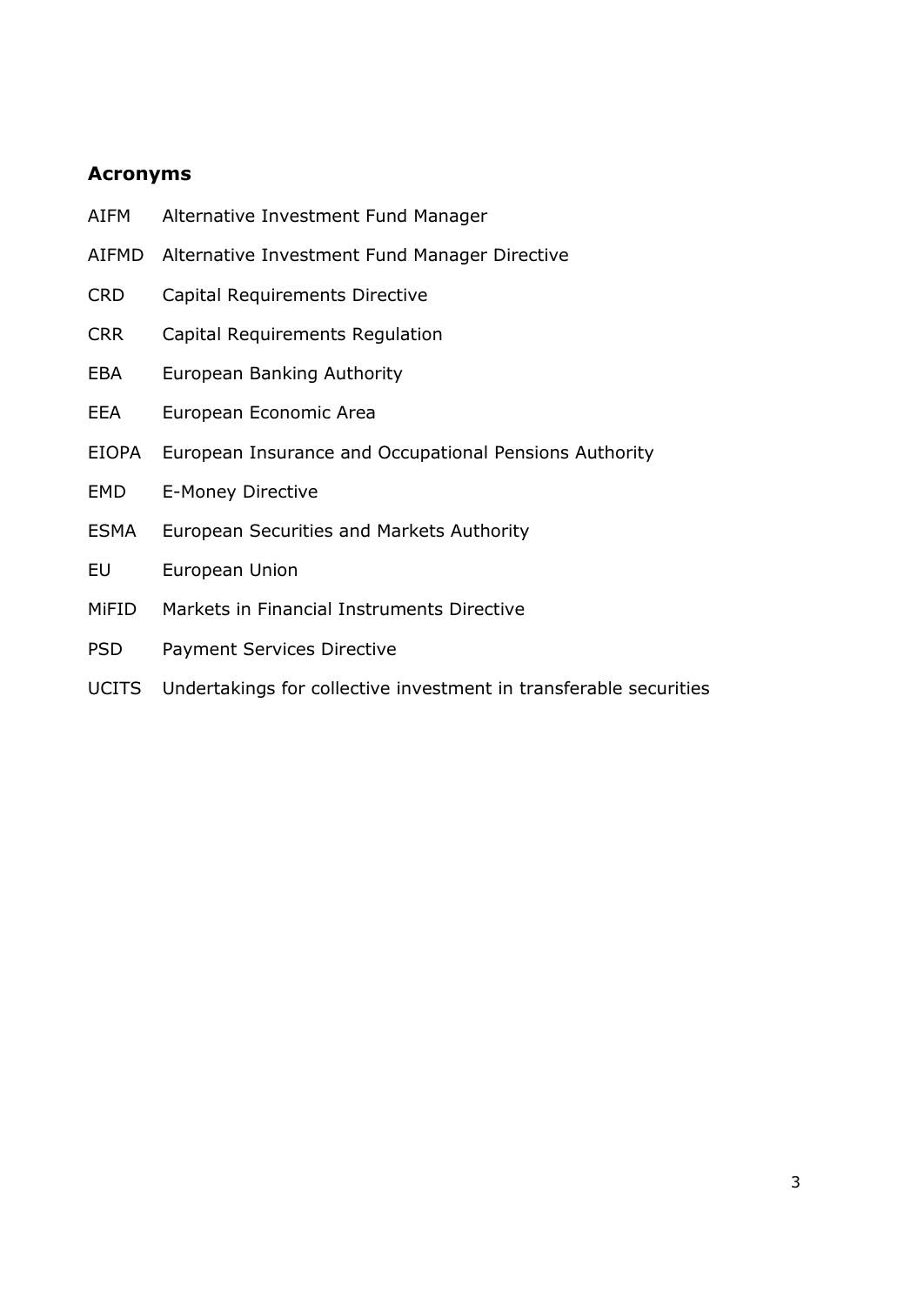# <span id="page-3-0"></span>**1. Overview**

# **Background**

- 1. In June 2012, EIOPA published its "Guidelines on Complaints-Handling by Insurance Undertakings" (EIOPA guidelines).<sup>1</sup>
- 2. Taking into account the different regulatory provisions for complaintshandling between the securities and banking sectors, and the Alternative Dispute Resolution Directive, ESMA and the EBA consider that the adoption of the EIOPA guidelines for the securities and banking sectors should help to ensure a consistent approach to complaints-handling across the banking, investment and insurance sectors - to the benefit of firms (some of which may sell products from more than one sector), national authorities (which will have to oversee implementation of one set of guidelines in their respective jurisdictions), and consumers (who will be able to rely on the same approach irrespective of what type of product they have purchased and where they have purchased it, within the EU – thereby improving consumer confidence in financial services).
- 3. In seeking to further supervisory convergence across sectors, these guidelines for the securities and banking sectors (which are issued in terms of Article 16 of the ESA Regulations<sup>2</sup>) should, in turn, strengthen consumer protection – a key statutory objective for ESMA and for the EBA.
- 4. ESMA and the EBA have also noted the G20's October 2011 "High-level principles on financial consumer protection" which mention "adequate complaints handling and redress mechanisms" as a means to reinforce financial consumer protection.<sup>3</sup>
- 5. The Joint Committee's Consultation Paper (CP) on 'draft guidelines for complaints-handling for the securities (ESMA) and banking (EBA) sectors' (Ref: JC-CP-2013-03) was published on 6 November 2013. The consultation period closed on 7 February 2014.

-

EBA - Regulation (EU) No 1093/2010 of The European Parliament and of the Council of 24 November 2010 establishing a European Supervisory Authority (European Banking Authority), amending Decision No 716/2009/EC and repealing Commission Decision 2009/78/EC.

<sup>1</sup> EIOPA-BoS-12/069, 14 June 2012. See

[https://eiopa.europa.eu/fileadmin/tx\\_dam/files/publications/guidelines/complaints\\_handling/EIOPA\\_Complaints\\_](https://eiopa.europa.eu/fileadmin/tx_dam/files/publications/guidelines/complaints_handling/EIOPA_Complaints_Handling_GL_EN.pdf) [Handling\\_GL\\_EN.pdf](https://eiopa.europa.eu/fileadmin/tx_dam/files/publications/guidelines/complaints_handling/EIOPA_Complaints_Handling_GL_EN.pdf)

<sup>2</sup> ESMA - Regulation (EU) No 1095/2010 of the European Parliament and of the Council of 24 November 2010 establishing a European Supervisory Authority (European Securities and Markets Authority), amending Decision No 716/2009/EC and repealing Commission Decision 2009/77/EC.

 $3$  See point 9 of the G20 High Level Principles on Financial Consumer Protection, October 2011 http:/[/www.oecd.org/daf/fin/financial-markets/48892010.pdf](http://www.oecd.org/daf/fin/financial-markets/48892010.pdf)

<sup>&</sup>quot;Complaints Handling and Redress: Jurisdictions should ensure that consumers have access to adequate complaints handling and redress mechanisms that are accessible, affordable, independent, fair, accountable, timely and efficient. Such mechanisms should not impose unreasonable cost, delays or burdens on consumers. In accordance with the above, financial services providers and authorised agents should have in place mechanisms for complaint handling and redress. Recourse to an independent redress process should be available to address complaints that are not efficiently resolved via the financial services providers and authorised agents' internal dispute resolution mechanisms. At a minimum, aggregate information with respect to complaints and their resolutions should be made public."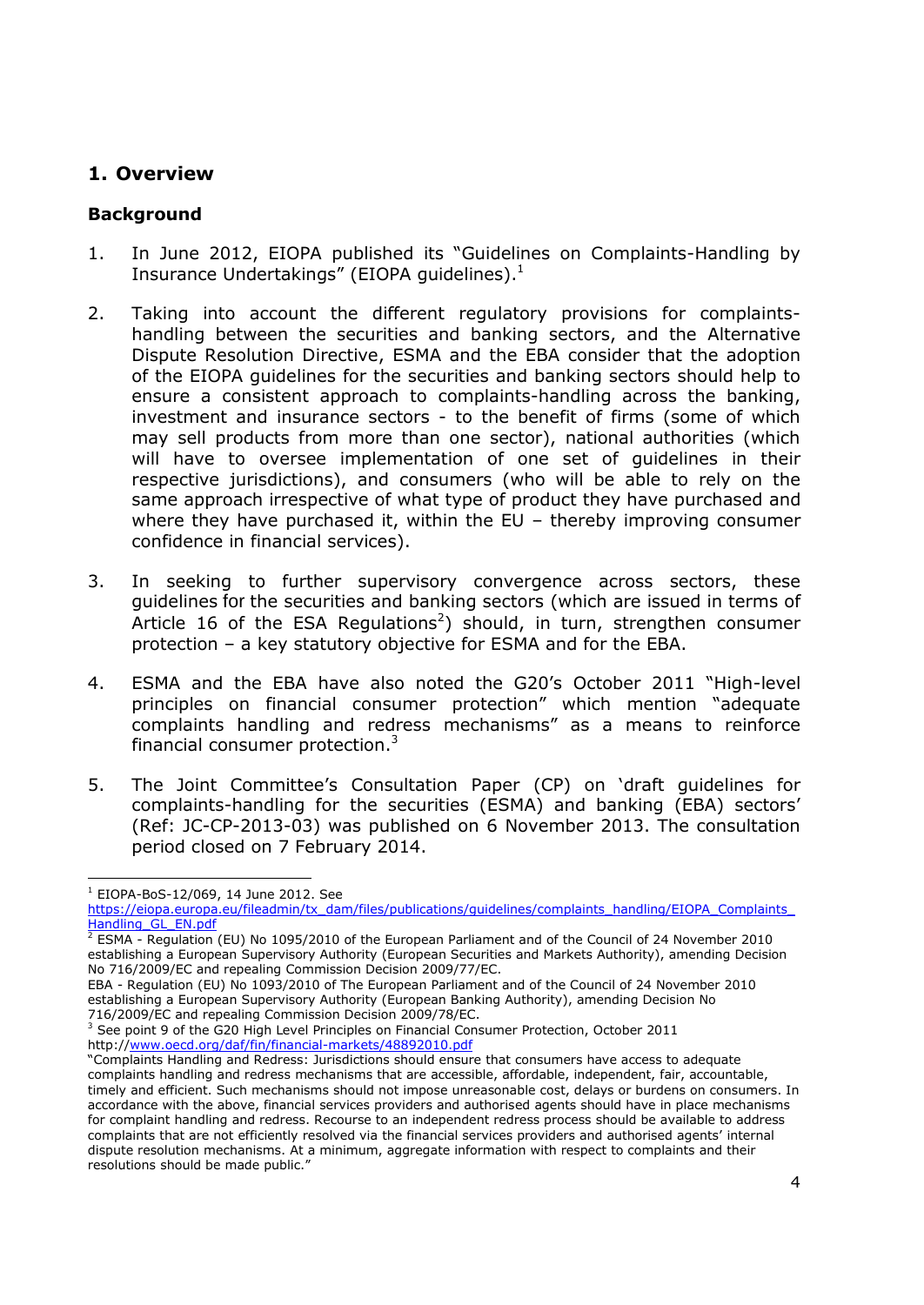- 6. ESMA and the EBA received 31 responses to the CP, all of which have been published on the ESMA and the EBA websites.
- 7. ESMA and the EBA also sought the advice of their respective Stakeholder Groups - for ESMA, the Securities and Markets Stakeholder Group's (SMSG); and for the EBA, the Banking Stakeholder Group (BSG).
- 8. The SMSG did not provide feedback. The BSG provided its advice on the CP (dated 7 February 2014) and this has been published on ESMA's and EBA's websites. 4

# **Contents**

- 9. This final report sets out ESMA's and the EBA's feedback to the CP responses, which feedback provides an analysis of responses, explaining why there have been no material changes to the guidelines set out in Section 2 of the CP.
- 10. Section 2 below sets out the feedback statement, and Annex I contains the full text of the final guidelines.

# **Cost-benefit analysis (CBA)**

11. The majority of respondents were supportive of the analysis of the cost and benefit impact of the proposed guidelines. Therefore, ESMA and the EBA consider that no changes need to be made to the CBA as set out in Annex 1 to the CP.

# **Next steps**

-

12. The guidelines in Annex I hereto will be translated into the official languages of the European Union (EU), and published on the ESMA and the EBA websites. The application and reporting requirement dates set out in Annex I will start to run from the date of publication of the translations.

# <span id="page-4-0"></span>**2. Feedback statement**

- 13. Overall, the majority of respondents, including the BSG, were supportive of the draft guidelines.
- 14. Some respondents suggested drafting amendments in order to further improve the text of the guidelines. ESMA and the EBA have reviewed these suggestions, but consider that the final guidelines for the securities and banking sectors should remain fully aligned with the EIOPA guidelines. This is to help ensure a consistent approach to complaints-handling across the investment, banking and insurance sectors in order to limit costs to firms and to more easily facilitate common supervisory oversight.

<sup>4</sup> http://www.eba.europa.eu/documents/10180/475982/Banking+Stakeholders+Group+of+the+EBA.pdf.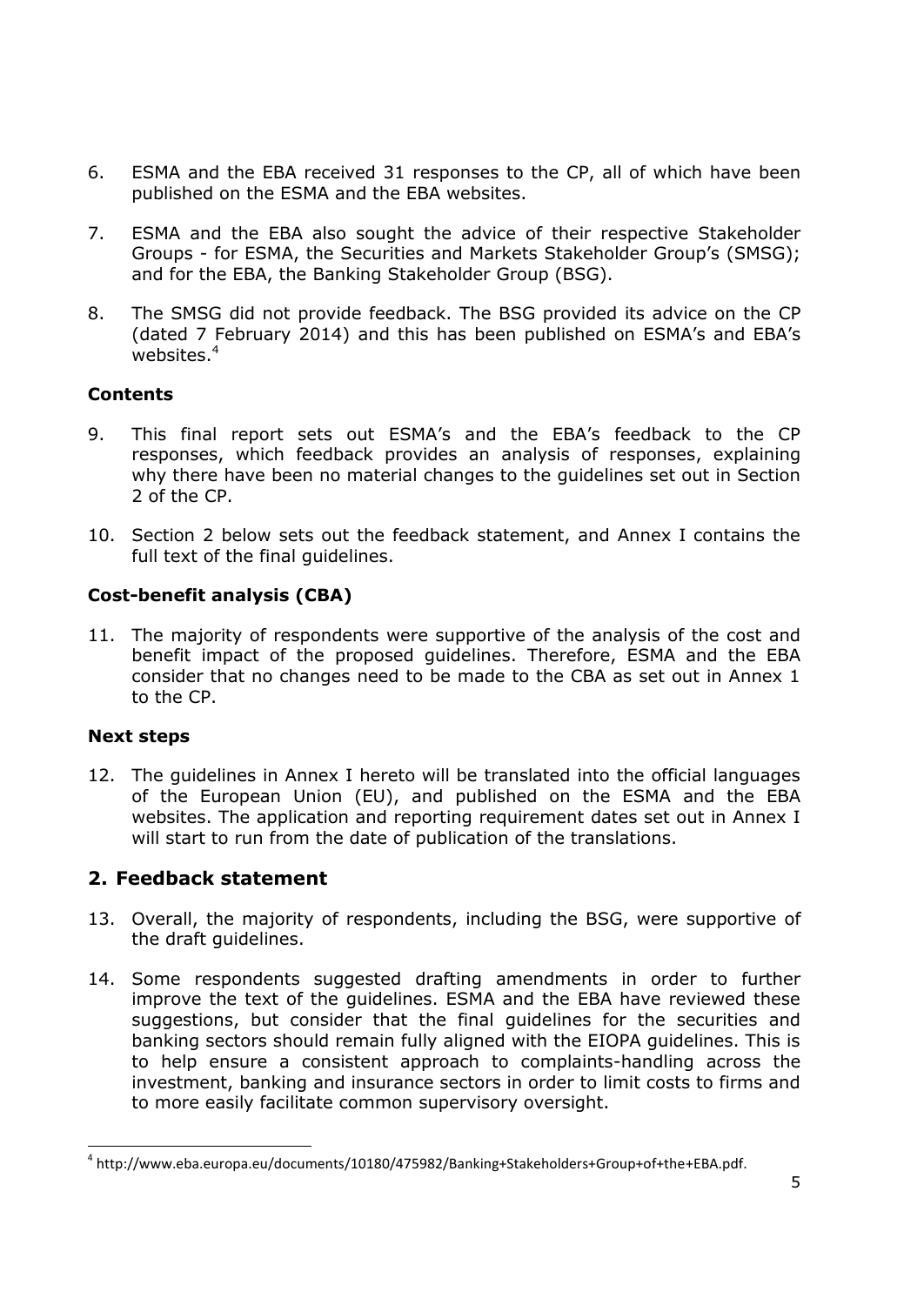15. Some main issues were raised by respondents and these are set out in the 'General' section below, with ESMA's and the EBAs' response thereto. Thereafter, ESMA and the EBA provide feedback to the specific consultation questions.

### **General**

#### *Client categorisation*

- 16. A few respondents (3 out of 31) noted that the guidelines do not distinguish between client categories. While these respondents agreed that all complaints should be handled, they noted that there should be a distinction between how to deal with retail, professional, or market counterparty complaints.
- 17. These same respondents noted that the CP approach, which does not differentiate between retail and professional clients, appears to go beyond the relevant EU directives and the corresponding implementing national legislation.
- 18. ESMA and the EBA agree, and by way of clarification, note that national competent authorities should implement the guidelines in accordance with the content of sectoral legislation.
- 19. For example, in light of the requirements set out in Article 10 of the MiFID Implementing Directive<sup>5</sup>, investment firms providing investment services listed in Section A of Annex I of MiFID, and ancillary services listed in Section B thereof, should be expected to apply these guidelines only in relation to the provision of services to retail clients and potential retail clients notwithstanding that the guidelines can provide helpful principles for firms dealing with complaints from non-retail clients.
- 20. On the other hand, the UCITS Directive, the AIFMD, CRD and CRR do not differentiate between client categories overall, nor do the PSD and EMD in relation to complaints handling. Firms falling within their remits are expected to apply these guidelines in relation to the provision of services to all clients.

#### *Proportionality*

-

- 21. A few respondents (3 out of 31) highlighted the need for a proportionality provision to be included in the guidelines.
- 22. As ESMA and the EBA drafted the guidelines with the proportionality principle in mind (in accordance with the respective sectoral legislation) - and therefore national competent authorities should apply the guidelines taking into account the nature, scale and complexity of firms' businesses and the nature and range of services provided - ESMA and the EBA do not consider it

 $5$  Which implements Article 13(2) of MiFID. In this respect, it should be noted that organisational requirements under MiFID Article 13 apply irrespective of the categories of clients to whom services are provided.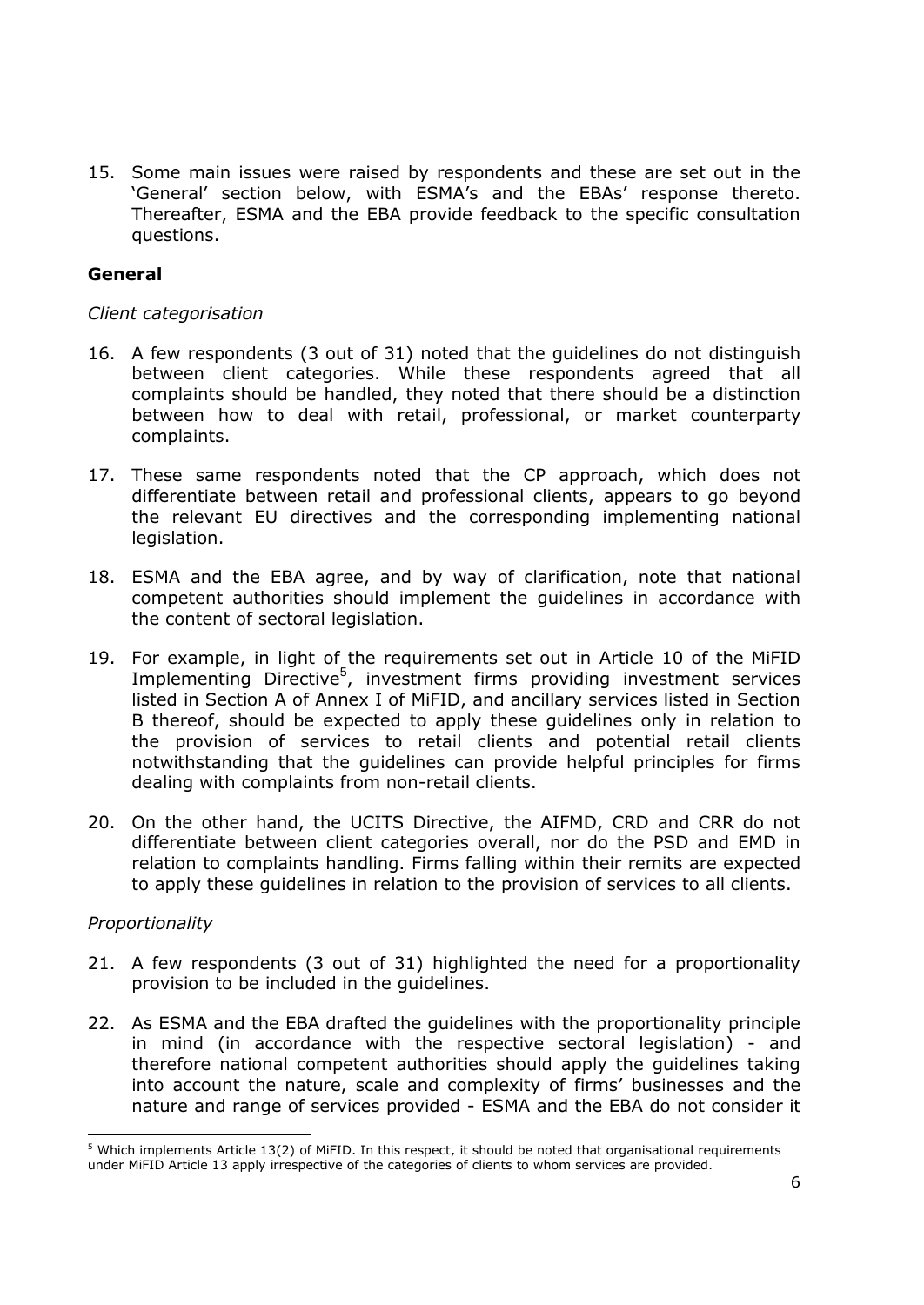necessary to introduce a further provision but recommend national competent authorities to bear the principle of proportionality in mind when implementing the guidelines into national supervisory practices.

#### *Definitions*

- 23. On the content of the definition of "complaint", some respondents (5 out of 31) noted that it is too vague. Some of these same respondents noted that the cost of applying the guidelines would potentially be very high if applied so broadly (i.e. to any statement of dissatisfaction).
- 24. In general terms, ESMA and the EBA consider that the wide scope of the definition of "complaint" provided in the guidelines is consistent with their general objectives.
- 25. On the other hand, ESMA and the EBA note that the definitions are clearly stated as "indicative definitions … for the purposes of these guidelines only", and that they "do not over-ride equivalent definitions in national law" (if any). Therefore, narrower or broader national definitions of "complaint" would not be considered non-compliant with the guidelines.

### *Data protection*

- 26. Two respondents noted that issues, related to national data protection laws, could arise when collecting and submitting information on customer complaints.
- 27. ESMA and the EBA acknowledge this issue, and note that the implementation of these guidelines by national competent authorities should be done in accordance with national law implementing the Data Protection Directive (Directive 95/46/EC) and with the General Data Protection Regulation (Regulation (EC) No 45/2001).

# *Scope*

- 28. One respondent noted, in relation to the scope, that Central Securities Depository (CSDs) should not be covered by the guidelines since their activity is limited only to settlement and custody.
- 29. ESMA and the EBA note that CSDs are currently not covered under a specific piece of legislation and they are often authorised as credit institutions. Consequently, the guidelines apply to them as for any other credit institution.

# *Alternative dispute resolution (ADR) mechanisms*

30. Two respondents raised concerns on the interaction of the guidelines with the rules applicable to ADR mechanisms.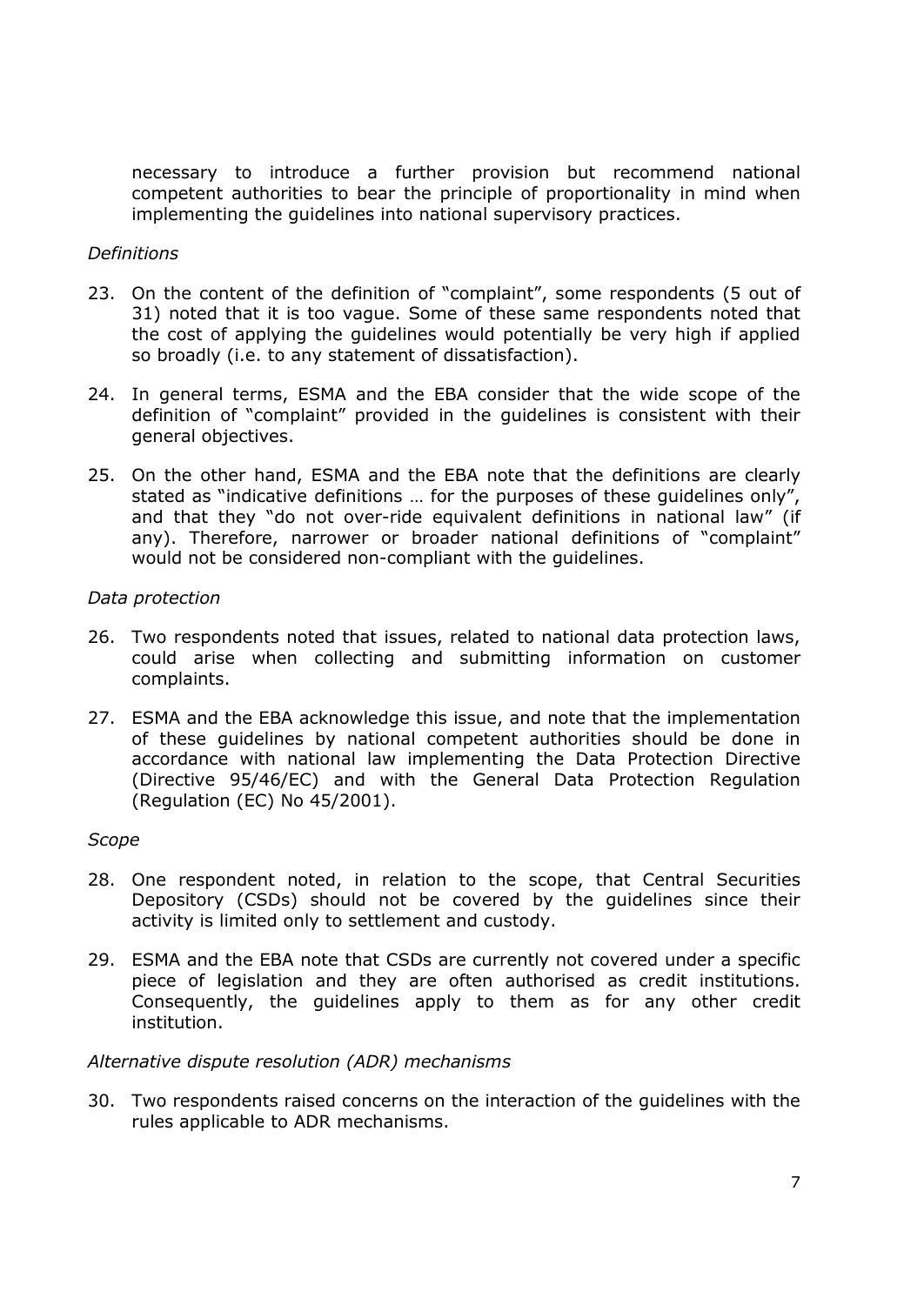31.ESMA and the EBA do not consider there to be an issue of consistency or overlap with ADR mechanisms as these guidelines deal primarily with how firms should handle complaints internally. These guidelines are therefore complementary to, rather than conflicting with, ADR mechanisms. Indeed, the introduction of a complaint to the firm is often a necessary precondition for getting access to ADR mechanisms.

#### **Consultation questions, summary of responses, and ESMA and the EBA feedback**

#### **We asked: Question 1 - Do you agree that complaints-handling is an opportunity for further supervisory convergence? Please also state the reasons for your answer.**

32. The vast majority of respondents agreed that complaints-handling is an opportunity for further supervisory convergence. Respondents also stated that convergence of standards in this area is an important step towards creating a uniform cross-border market for financial services in the EEA and that a harmonised supervisory approach to complaints-handling can further deliver on investor protection – investor protection being a key objective of the ESAs. Some, however, were of the opinion that there was no need to harmonise complaints management handing in all the envisaged sectors beyond what has been laid down in the ADR Directive, as sectors differ in their statutory requirements and also in their customer relationships and principle business obligations.

### **We asked: Question 2 - Please comment on each of the guidelines, clearly indicating the number of the guideline (there are 7 guidelines) to which your comments relate.**

- 33. There was general support from respondents on the content of the guidelines. Respondents noted that many Member States already have arrangements in place which are at least equivalent to the guidelines and therefore do not expect national competent authorities and firms to encounter major issues when implementing them.
- 34. One respondent also mentioned that small or medium sized financial institutions or such institutions offering basic banking services might face difficulties when implementing the guidelines and that not all guidelines might be necessary for each sector. For ESMA's and the EBA's response please see paragraphs 21-22 on proportionality.
- 35. Some specific comments were raised on single aspects of the guidelines. These are summarised below.

#### *Guideline 1 – Complaints management policy*

36. One respondent suggested specifying that the complaints management policy should be periodically reviewed and updated.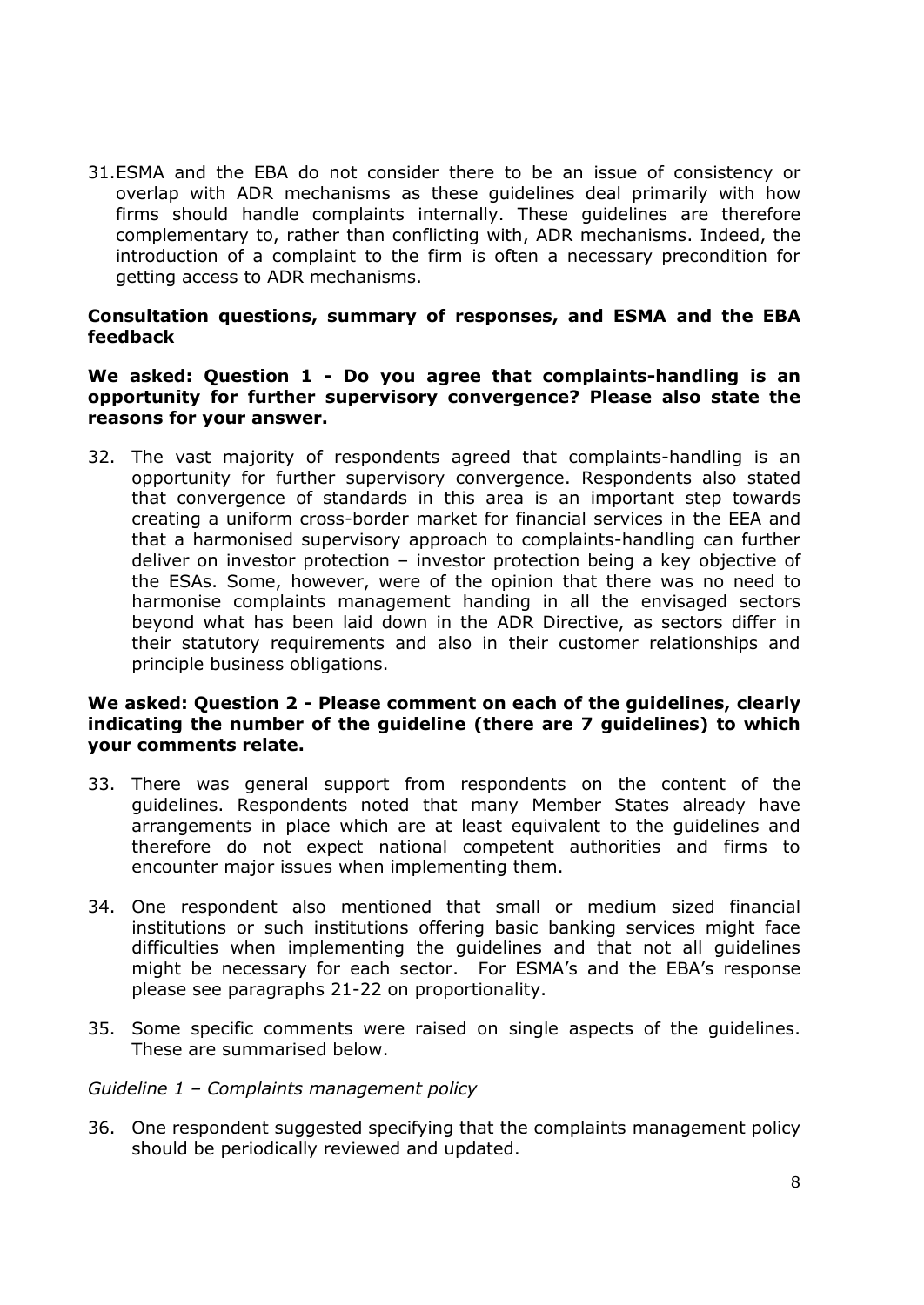- 37. ESMA and the EBA see the benefits of this suggestion, but feel that the guideline should not be formally amended in order to ensure consistency with the EIOPA guidelines. Also, ESMA and the EBA would expect that if the implementation of the complaints management policy reveals drawbacks or weaknesses, senior management would take the necessary measures to review them.
- 38. One respondent suggested that, in order to enhance transparency, the complaints management policy should be made available to clients (for example, by posting it on the firm's website).
- 39. ESMA and the EBA believe that the detailed complaints management policy should primarily be made available to all relevant staff and that the provision of complaints-handling information to clients is dealt with in guideline 6 which already refers to the publication of the firms' complaints-handling process, including on their website.

#### *Guideline 2 – Complaints management function*

- 40. Some respondents (6 out of 31) raised concerns about guideline 2 being read as an "obligation" to set up a separate or centralised complaints-handling structure within firm and whether this would be disproportionate for small firms. These same respondents also queried what level of autonomy and independence is expected from the complaints-management function.
- 41. As stated in paragraph 22, ESMA and the EBA have drafted the guidelines with the proportionality principle in mind, and therefore expect these guidelines to be implemented keeping in mind the size and organisation of the firms and the nature, scale and complexity of their business.
- 42. Furthermore, ESMA and the EBA consider that both a more restrictive application (requiring the set-up of a separate complaints-handling function) and less restrictive application (allowing the complaints-handling function to be incorporated within another function of the firm) would be considered compliant with the guidelines. Recourse to outsourcing, in accordance with the relevant requirements applicable in the sectoral legislation, could also be considered.

#### *Guideline 3 – Registration*

- 43. Three respondents noted that implementation costs of this guideline could be very high.
- 44. ESMA and the EBA have already emphasised above that the proportionality principle applies to these guidelines.
- 45. Furthermore, ESMA and the EBA believe that benefits, deriving from registration of complaints (such as other record-keeping requirements), outweigh the costs as registration is essential both for firms, in order to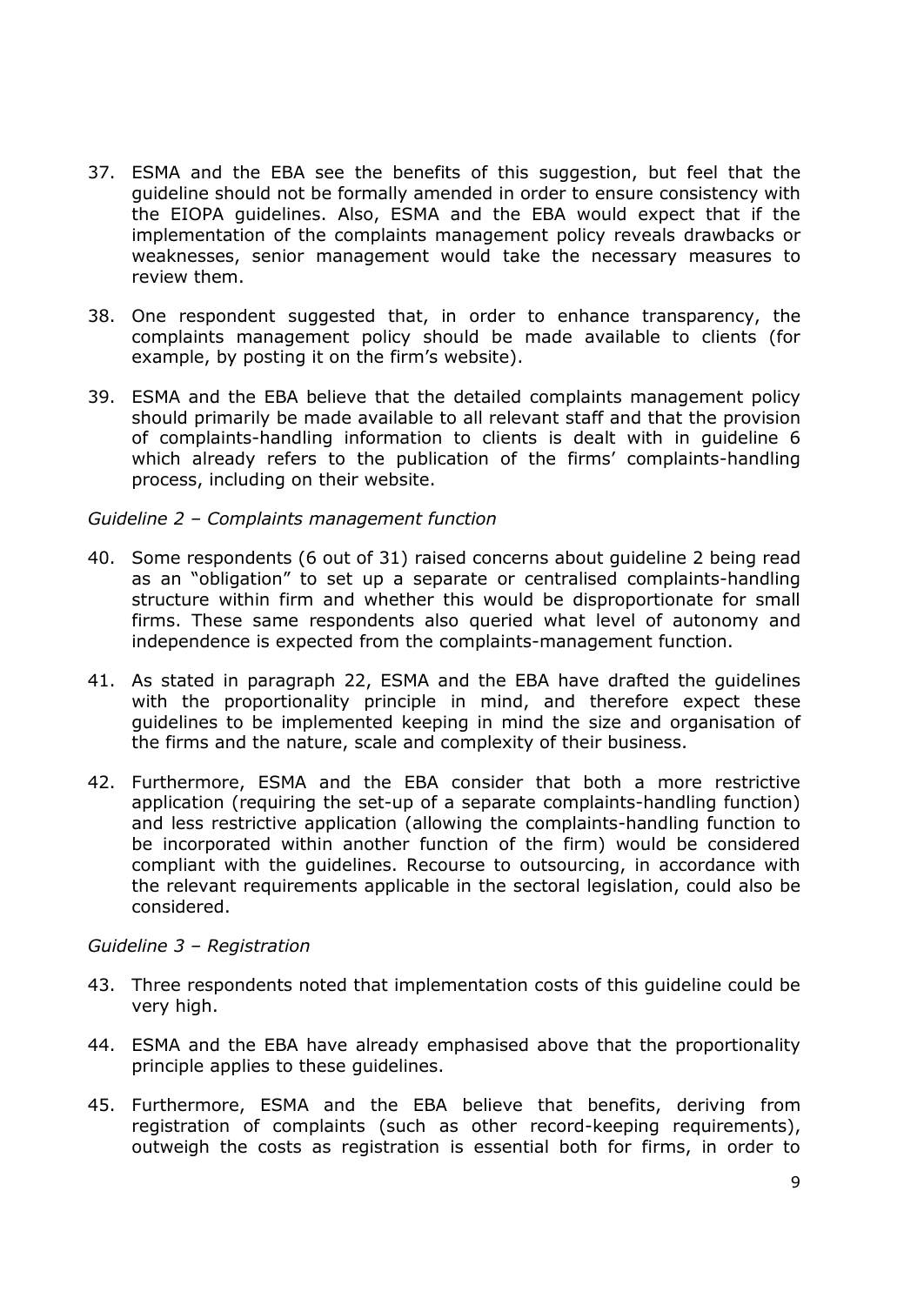facilitate their complaints root-cause analysis, and for national competent authorities, as it enables them to monitor compliance with the guidelines.

#### *Guideline 4 - Reporting*

- 46. Some respondents (6 out of 31) noted this guideline could be costly to implement and suggested that reporting of information on complaints and complaints-handling to competent authorities or ombudsmen should be done only on request, and not on a continuous basis.
- 47. ESMA and the EBA acknowledge that firms will have to incur costs to implement this guideline, but considered, however, that the benefits (analysed in Annex 1 of the CP) outweigh these costs. Furthermore, the guidelines do not set out any fixed obligations on the periodicity of the complaints-reporting and on the reporting metric.
- 48. One respondent also noted that there should be some standardisation on the content of the reporting otherwise the information would not be comparable and therefore difficult to analyse.
- 49. ESMA and the EBA are aware of this suggestion, but feel that these guidelines are not the correct instrument to use to standardise reporting on complaints.

#### *Guideline 5 - Internal follow-up of complaints-handling*

50. No major concerns or comments were raised by respondents on the content of guideline 5.

#### *Guideline 6 - Provision of information*

- 51. Some respondents (7 out of 31), while agreeing that it is good practice to acknowledge receipt of a complaint within a reasonable time frame, noted that it would not to be practical or useful to provide every complainant with further information on the firms' internal procedures – especially where this information can be made publicly available and accessible on the company website.
- 52. ESMA and the EBA note that guideline 6 already refer to the publication of the complaints-handling process through general means (such as the firm's website) but consider that individual information to single complainants in written form provide for an added value for the complainant.

#### *Guideline 7 - Procedures for responding to complaints*

53. Some respondents (7 out of 31) noted that the guidelines should not set a fixed timeframe within which firms should deal with complaints and asked to delete the reference to "time limits set at national level".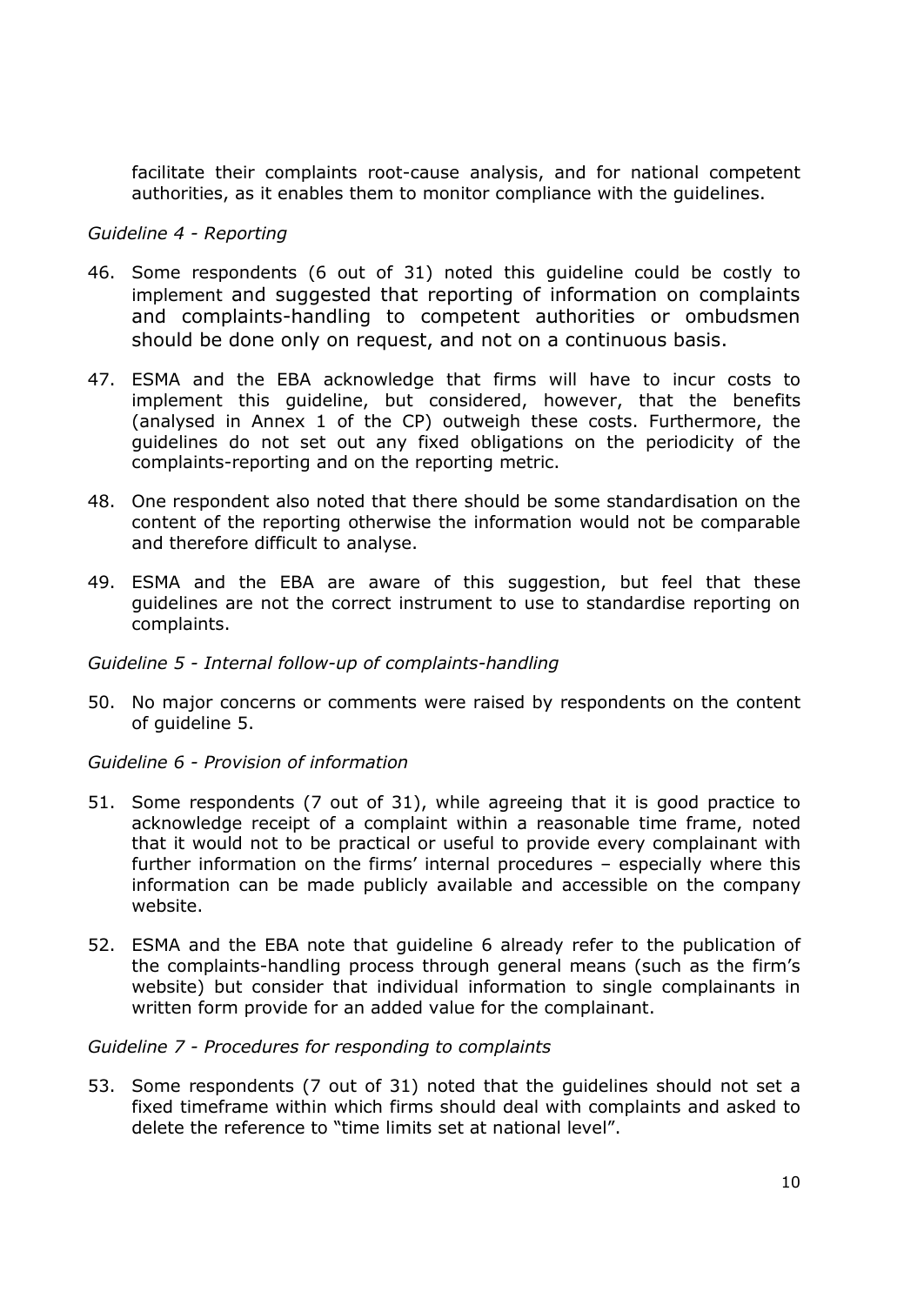- 54. ESMA and the EBA note that this guideline does not set out any specific timeframe for responses to complaints and simply refers to the need to respect time limits when these are set out in national legislation. ESMA and the EBA believe that timely responses to complaints are essential for consumer protection.
- 55. A few respondents (12 out of 31) also noted that sometimes complaints are resolved quickly at the first point of contact and, in these situations, respondents suggested that there would be no need to apply what is set out in guideline 7(a).
- 56. ESMA and the EBA disagree, as gathering and investigating relevant evidence and information regarding all complaints is essential to ensure a fair treatment of all customers and not only those who lodge a complaint.

### **We asked: Question 3 - Do you agree with the analysis of the cost and benefit impact of the proposals?**

### **We asked: Question 4 - Please provide any evidence or data that would further inform the analysis of the likely cost and benefit impacts of the proposals.**

- 57. The majority of respondents were supportive of the analysis of the cost and benefit impact of the proposed guidelines. One respondent however noted that small or medium sized financial institutions or such institutions offering basic banking services might face high costs.
- 58. Few respondents (2 out of 31) suggested that expenses such as IT and additional staff needed to set up the complaint management functions or to readjust an already existing process to the new regulation might be higher than assumed. In addition, these respondents noted that costs for registration and reporting would be high. These comments, related to the implementation of guidelines 2, 3 and 4 respectively, have been addressed in paragraphs 40-49 above.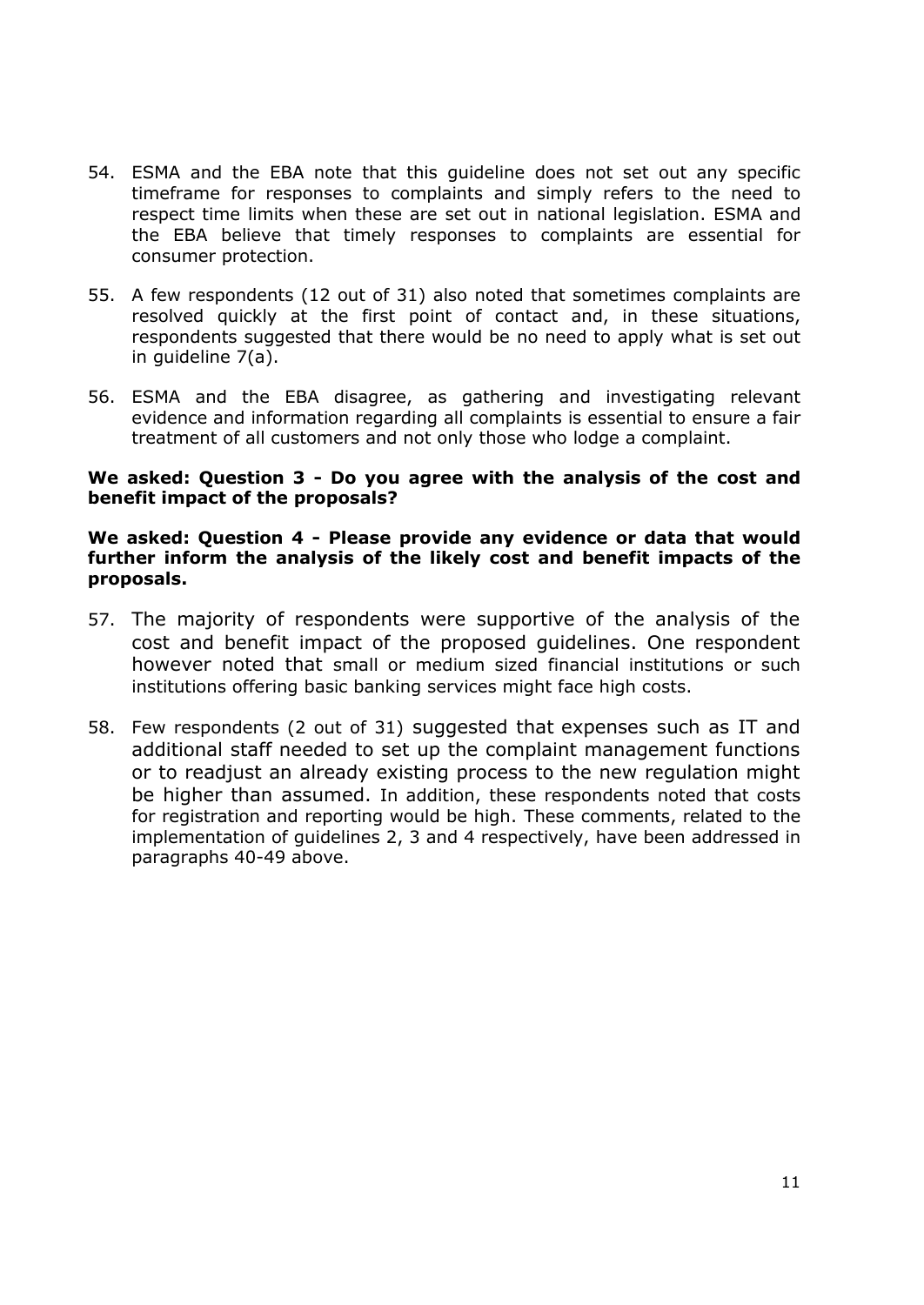# <span id="page-11-0"></span>**Annex 1 - Guidelines on complaints-handling for the securities (ESMA) and banking (EBA) sectors**

# **Purpose**

- 1. In order to ensure the adequate protection of consumers, these guidelines seek to:
	- a. clarify expectations relating to firms' organisation relating to complaintshandling;
	- b. provide guidance on the provision of information to complainants;
	- c. provide guidance on procedures for responding to complaints;
	- d. harmonise the arrangements of firms for the handling of all complaints they receive; and
	- e. ensure that firms' arrangements for complaints-handling are subject to a minimum level of supervisory convergence across the EU.

### **Scope**

- 2. These guidelines apply to authorities competent for supervising complaintshandling by firms in their jurisdiction. This includes circumstances where the competent authority supervises complaints-handling under EU and national law by firms doing business in their jurisdiction under freedom of services or freedom of establishment.
- 3. These guidelines do not apply where a firm receives a complaint about:
	- a. activities other than those supervised by 'competent authorities' pursuant to Article 4(3) of the ESMA Regulation, or Article 4(2) of the EBA Regulation; or
	- b. the activities of another entity for which that firm has no legal or regulatory responsibility (and where those activities form the substance of the complaint).

However, that firm should respond, where possible, explaining the firm's position on the complaint and/or, where appropriate, giving details of the firm or other financial institution responsible for handling the complaint.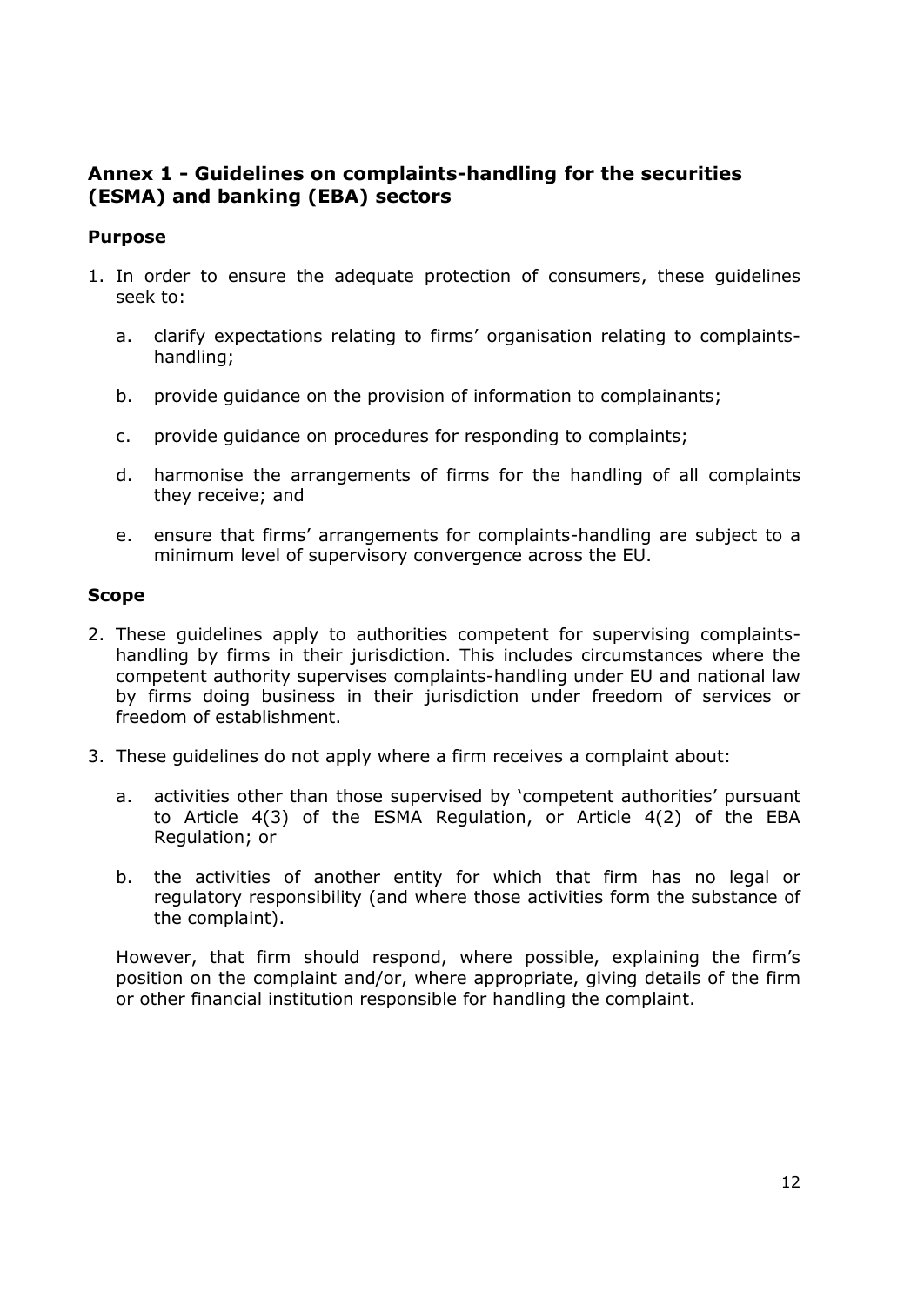# **Compliance, reporting obligations and date of application**

- 4. These guidelines are issued pursuant to Article 16 of the ESA Regulations. $<sup>6</sup>$  In</sup> accordance with Article 16(3), competent authorities and financial institutions shall make every effort to comply with the guidelines.
- 5. These guidelines set out ESMA's and the EBA's view of appropriate supervisory practices within the European System of Financial Supervision and of how Union law should be applied. ESMA and the EBA therefore expect all competent authorities and financial institutions to which these guidelines are addressed to comply with guidelines. Competent authorities to which these guidelines apply should comply by incorporating them into their supervisory practices as appropriate (e.g. by amending their legal framework or their supervisory processes), including where guidelines are directed primarily at institutions.
- 6. Competent authorities must notify ESMA and/or the EBA whether they comply or intend to comply with the guidelines, stating their reasons for noncompliance, within two months of the date of publication of the translated versions by ESMA and the EBA to [JCguidelines.complaintshandling@esma.europa.eu](mailto:JCguidelines.complaintshandling@esma.europa.eu) and [compliance@eba.europa.eu.](mailto:compliance@eba.europa.eu) In the absence of a response by this deadline, competent authorities will be considered non-compliant. A template for notifications is available on the ESMA and EBA websites.
- 7. These guidelines apply from the date of the reporting requirement referred to in paragraph 6.

# **Definitions**

-

- 8. Unless otherwise specified, terms used in the following sectoral legislation have the same meaning in these guidelines:
	- a. the Markets in Financial Instruments Directive (MiFID);
	- b. the Alternative Investment Fund Manager Directive (AIFMD);
	- c. the Undertakings for collective investment in transferable securities (UCITS Directive);
	- d. the Capital Requirements Directive (CRD) and Capital Requirements Regulation (CRR);
	- e. the Payment Services Directive (PSD);

<sup>6</sup> ESMA - Regulation (EU) No 1095/2010 of the European Parliament and of the Council of 24 November 2010 establishing a European Supervisory Authority (European Securities and Markets Authority), amending Decision No 716/2009/EC and repealing Commission Decision 2009/77/EC.

EBA - Regulation (EU) No 1093/2010 Of The European Parliament and of the Council of 24 November 2010 establishing a European Supervisory Authority (European Banking Authority), amending Decision No 716/2009/EC and repealing Commission Decision 2009/78/EC.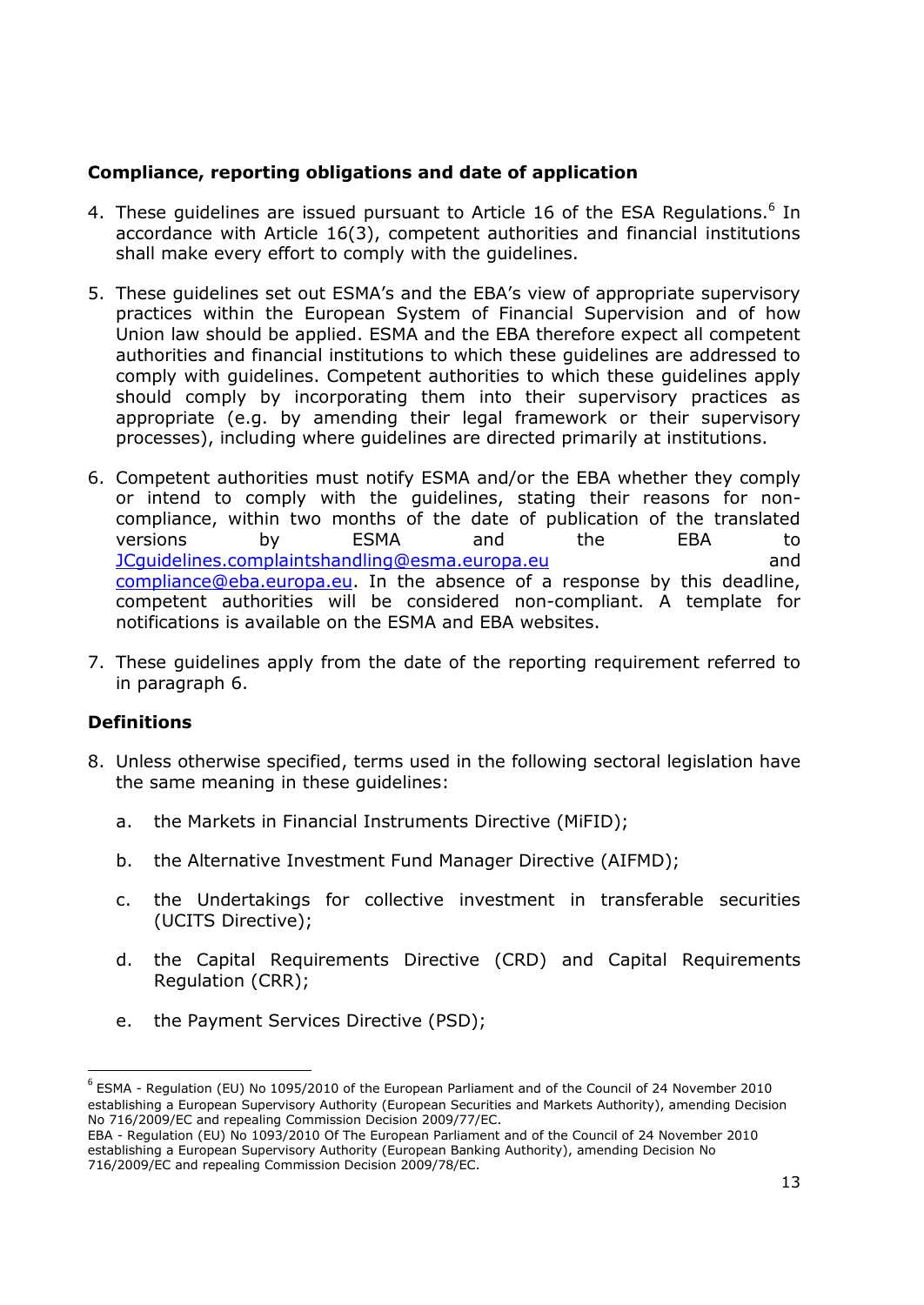- f. the E-Money Directive (EMD).
- 9. For the purposes of these guidelines only, the indicative definitions set out in the table below, which do not over-ride equivalent definitions in national law, have been developed.

| firm(s) <sup>7</sup> | The following financial market participants if they are<br>carrying out (i) investment services listed in Section A<br>of Annex I of MiFID and ancillary services listed in<br>Section B thereof, or (ii) a banking service listed in<br>Annex I to CRD, or (iii) the service of collective<br>portfolio management of UCITS, or (iv) a payment<br>service as defined in Article $4(3)$ of the PSD, or (v)<br>issuing electronic money as defined in Article 2(2) of<br>the EMD: |
|----------------------|----------------------------------------------------------------------------------------------------------------------------------------------------------------------------------------------------------------------------------------------------------------------------------------------------------------------------------------------------------------------------------------------------------------------------------------------------------------------------------|
|                      | investment firms (as defined in Article $4(1)(1)$ of<br>MiFID);                                                                                                                                                                                                                                                                                                                                                                                                                  |
|                      | management companies (as defined in Article<br>$2(1)(b)$ of the UCITS Directive) and investment<br>companies that have<br>not designated<br>a<br>management company (as referred to in Article 30<br>of the UCITS Directive);                                                                                                                                                                                                                                                    |
|                      | external AIFMs (as defined in $5(1)(a)$ of the<br>AIFMD) when providing services pursuant to Article<br>6(4) of the AIFMD;                                                                                                                                                                                                                                                                                                                                                       |
|                      | credit institutions (as defined in Article $4(1)$ of the<br>CRR); and                                                                                                                                                                                                                                                                                                                                                                                                            |
|                      | payment institutions and electronic money<br>institutions (as defined in Article 4(4) of the PSD,<br>and Article 2(1) of the EMD respectively).                                                                                                                                                                                                                                                                                                                                  |
| complaint            | A statement of dissatisfaction addressed to a firm by a<br>natural or legal person relating to the provision of (i)<br>an investment service provided under MiFID, the<br>UCITS Directive or the AIFMD; or (ii) a banking<br>service listed in Annex I to the CRD; or (iii) a service<br>of collective portfolio management under the UCITS<br>Directive.                                                                                                                        |
| complainant          | A natural or legal person who is presumed to be<br>eligible to have a complaint considered by a firm and<br>who has already lodged a complaint.                                                                                                                                                                                                                                                                                                                                  |

 7 Should additional EU Directives come into force that will bring new financial activities and/or financial institutions into the scope of action of an ESA, said ESA will consult on any extension of the applicability of the guidelines to these firms and activities.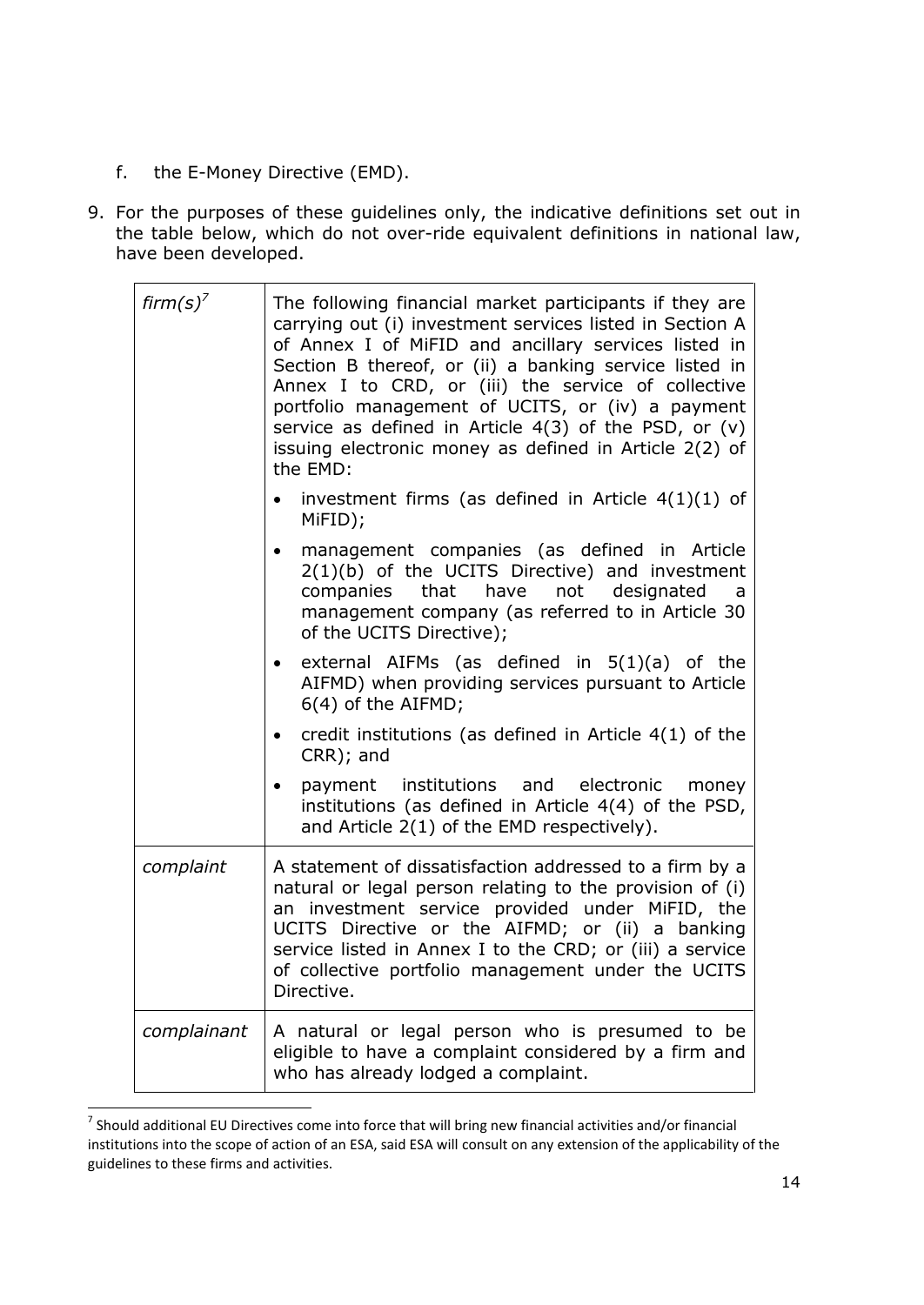# **Guidelines on complaints-handling**

# **Guideline 1 - Complaints management policy**

1. Competent authorities should ensure that:

- a) A 'complaints management policy' is put in place by firms. This policy should be defined and endorsed by the firm's senior management, who should also be responsible for its implementation and for monitoring compliance with it.
- b) This 'complaints management policy' is set out in a (written) document e.g. as part of a 'general (fair) treatment policy'.
- c) The 'complaints management policy' is made available to all relevant staff of the firm through an adequate internal channel.

# **Guideline 2 - Complaints management function**

2. Competent authorities should ensure that firms have a complaints management function which enables complaints to be investigated fairly and possible conflicts of interest to be identified and mitigated.

# **Guideline 3 - Registration**

3. Competent authorities should ensure that firms register, internally, complaints in accordance with national timing requirements in an appropriate manner (for example, through a secure electronic register).

# **Guideline 4 - Reporting**

4. Competent authorities should ensure that firms provide information on complaints and complaints-handling to the competent authorities or ombudsman. This data should cover the number of complaints received, differentiated according to their national criteria or own criteria, where relevant.

# **Guideline 5 - Internal follow-up of complaints-handling**

- 5. Competent authorities should ensure that firms analyse, on an on-going basis, complaints-handling data, to ensure that they identify and address any recurring or systemic problems, and potential legal and operational risks, for example, by:
	- a) Analysing the causes of individual complaints so as to identify root causes common to types of complaint;
	- b) Considering whether such root causes may also affect other processes or products, including those not directly complained of; and
	- c) Correcting, where reasonable to do so, such root causes.